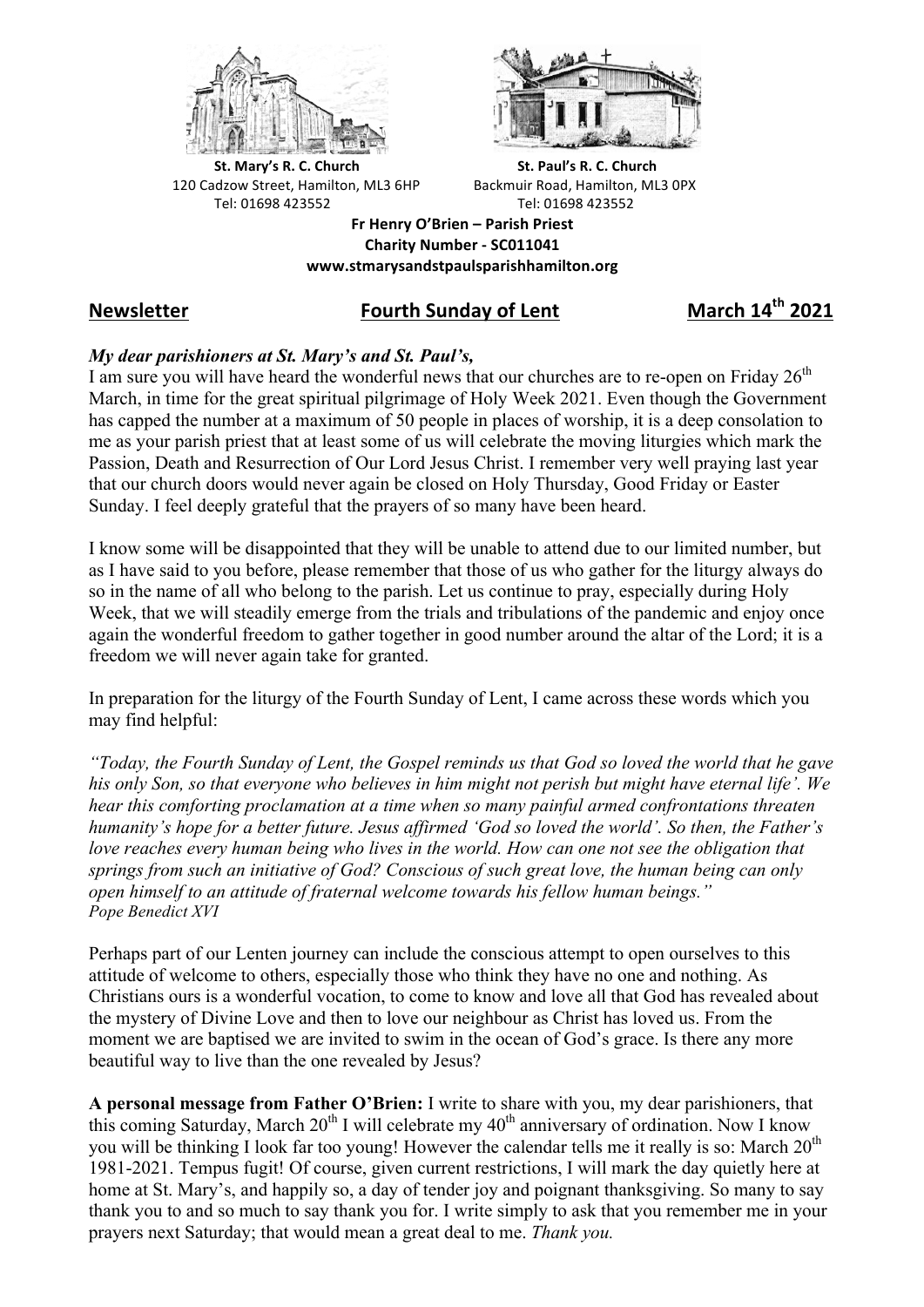**Booking for Mass at St. Mary's and St. Paul's:** the diocese advises that we use Eventbrite to book a place for Mass; this helps greatly in our preparations for welcoming people when they arrive at the church door. Of course anyone who does not have access to a computer can phone the church house to book a place. *Further details will be given in next week's newsletter.*

**Bishop Toal has written a Pastoral Letter on behalf of SCIAF to the members of the Catholic Church in Scotland and it can be read on the diocesan website www.rcdom.org.uk.** Please consult this website for other correspondence form the bishop and for other valuable links.

**Sacramental Celebrations at St. Mary's and St. Paul's:** on Tuesday and Wednesday of this week Father O'Brien celebrated the Sacrament of Reconciliation with some pupils in St. Mary's Primary and this Tuesday, March  $16<sup>th</sup>$  he will do the same with pupils from St. Paul's Primary; this will be their First Confession so please remember them in your prayers.

**Dates for other sacramental celebrations are being finalised with the schools and will be given as soon as possible.**

**A Message from the Catholic Men's Society (CMS):** you are invited to join in praying the Stations of the Cross on the remaining Fridays of Lent. To receive the link, please contact Mr. Harry Doyle at h.doyle@blueyonder .co.uk.

**Catholic Charities:** we have some wonderful charities in the life of the church, which seek to be alongside people living in very challenging situations. Lent is a time of almsgiving and the following charities would be grateful for any donations:

### **Scottish Catholic International Aid Fund:** details at www.sciaf.org.uk.

Usually we have the Wee Box for Lent and you can collect one from the church house if you wish or you could use an empty jar and bring it along at the end of Lent. *The UK Government is doubling all donations to SCIAF until the end of Ma, so well done to the Government.*

#### **Mary's Meals:** details at www.marysmeals.org.uk.

This charity, which helps to feed over a million children every day, is having a special Lenten appeal for the people of Tigray in Ethiopia. The following paragraph is from a letter sent to the parish by Magnus MacFarlane-Barrow, founder of Mary's Meals:

*"The people of Tigray are living in fear of immanent starvation. The brutal fighting has forced many to flee their homes. The city of Mekelle is being overwhelmed by displaced people arriving with nothing at all. Many are unaccompanied children who have lost their parents. Probably amongst those children are some who used to eat Mary's Meals at school. The lives of those children have now been changed beyond recognition. Therefore our plans have too. For now, it is just about doing whatever we can to help keep these children alive in a city where everyone is clinging to survival."*

### **The UK Government recently doubled donations to Mary's Meals and the charity reached their £2 million target, so again well done to the Government.**

**International Refugee Trust (IRT):** this small Catholic Charity, whose first patron was St. Teresa of Calcutta, helps support some of our brothers and sisters who live in the most challenging of circumstances. It deserves to be better known! Further insight into the projects they support can be found at www.irt.org.uk.

#### **Please remember in your prayers:**

**All who are sick in the parish** and all who have asked us to pray for them

**Recently Deceased:** Sheena Bogan**,** Tom Ward, David Roden (East Kilbride), Catherine Phinn